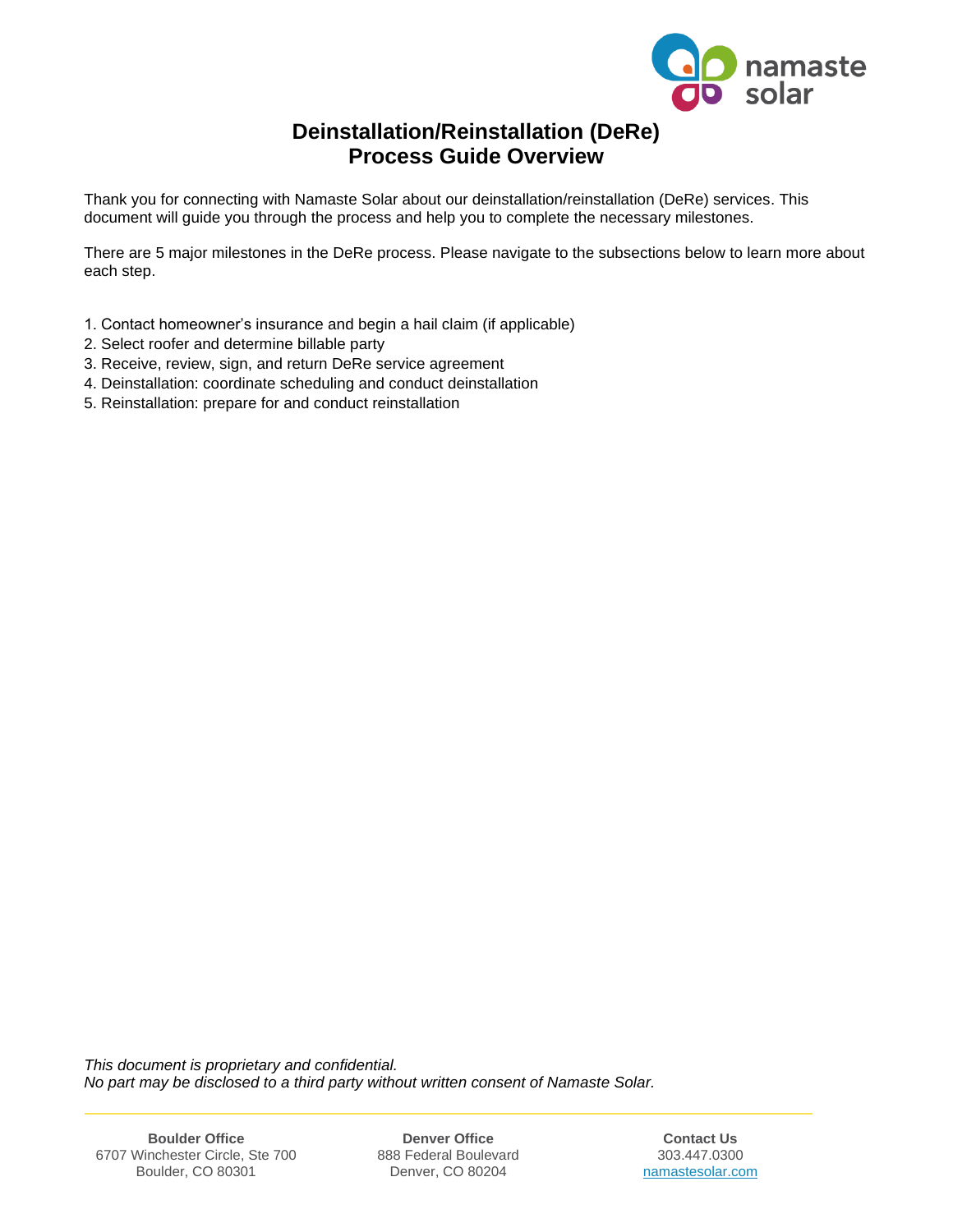

#### **Step 1: Contact your homeowner's insurance provider and begin a hail claim** *(if applicable)*

Solar panel insurance coverage is included in most homeowner's insurance policies, and thus, no additional solar panel insurance is required. To begin this process, contact your insurance provider and coordinate with a claims adjuster to establish the scope of the claim.

As part of this analysis you should establish (1) if the roof will be replaced, and (2) if there are broken modules. Please note, it is not imperative to have a quote for the solar PV deinstallation/reinstallation in your hands in order to file this claim with your insurance provider.

## **Step 2:**

## **Select a roofer and determine the billable party**

For us to process your request, we need to determine who the billable party is. In other words, we need to determine who will be paying for the project and to whom we will send the invoice.

In most cases, the homeowner is the billable party and the invoice is sent directly to the homeowner's email. In some cases, however, the homeowner elects to have their general or roofing contractor be responsible for the hail claim and/or the billing. In these cases, we will need to acquire information about the general/roofing contractor in order to establish them as the billable party and hold them responsible for project payment.

Information required to define general/roofing contractor as billable party:

- 1. Company name
- 2. Company address
- 3. Invoice recipient's name, phone, and email (usually the accounts receivable department)

#### **Step 3:**

#### **Service Agreement & Estimate**

Once we have acquired adequate details about you and your solar PV system, we will email a service agreement that includes the project cost (estimate) for you to review and sign. The estimate, which your insurance provider will also want a copy of, will contain information about the materials and labor required for your project. The service agreement will discuss the scope and parameters of the project.

It is important to remember that if your solar PV system was installed by Namaste Solar, the workmanship warranty associated with your solar installation will be void if your system is modified, altered, or otherwise affected by any unauthorized party. This includes roofing contractors as well as third party installers. Simply said, we can only guarantee quality workmanship if we do the work ourselves.

If you are leasing your system, then you will need to contact your lease provider to grant us permission to work on the system. As a qualified installer we are fully certified and capable of working on leased systems, we just need to verify this with your lease provider.

Over the years, solar PV has been installed using many varieties of racking and attachment systems. Some of these systems can be reinstalled, while others cannot. We will attempt to reuse all components if possible, but in scenarios where the equipment is damaged, deteriorated, or unable to be reinstalled, we will need to replace that equipment. Other equipment, such as new flashings, might also need to be added to update the system.

We include animal guard on all quotes we generate as an animal deterrent, regardless of whether the original system design included it. The cost of repairing damage is much higher than the additional cost of animal guard. You do have the option to opt out of receiving animal guard, but we recommend speaking with our team about this option as it will help to protect both the wiring and the roof surface.

**Boulder Office Denver Office Contact Us**